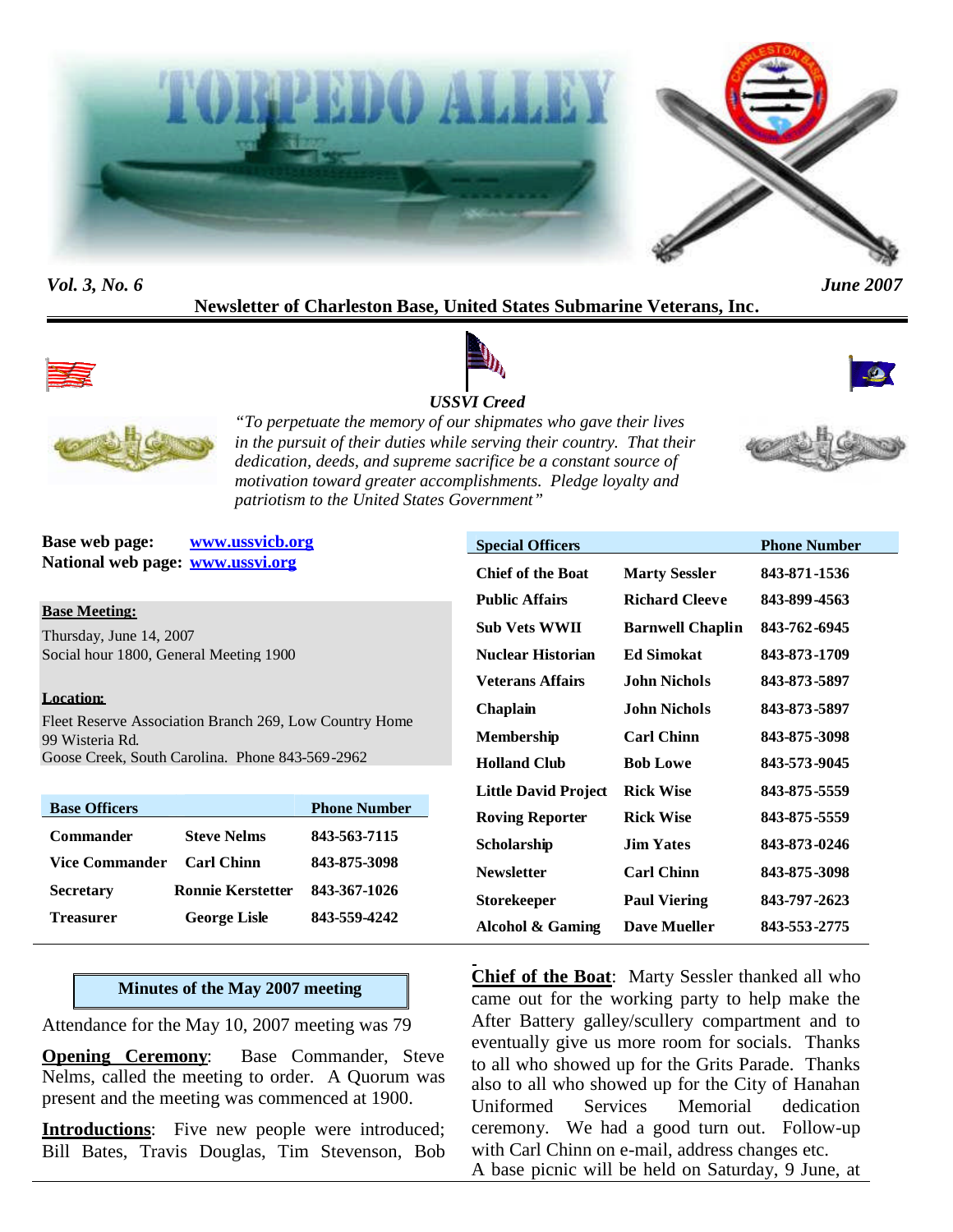Turner, and Andy Velez. Welcome aboard.

**Treasurer**: George Lisle gave the treasurer's report.

**Secretary**: Ronnie Kerstetter asked for a motion to approve the meeting minutes from last month. A motion was made and seconded. Minutes approved.

**Storekeeper:** Paul Viering presented a check for \$200 to the base treasurer. This money is profit from ship stores items sold.

**Chaplain**: Nick Nichols presented the binnacle list. Jim Eckles was in Summerville Medical for a couple of days in late April with leg problems. Paul Viering was in Trident in early May for a couple of days due to a rapid heartbeat and blood pressure problems. ICCM(SS) Waite Lewis "Pat" Patton passed away May 2nd. He qualified on Cavalla and rode Patrick Henry along with surface units. A card was passed around for signatures and will be mailed to his wife, Helen. Bill Burke's wife, Lynn, had major surgery yesterday. Bill asks that we continue to remember Lynn in prayer. A signed card will be mailed to Lynn. If anybody is sick or needs help contact Nick, our Chaplain. Some important dates in May: Victory in Europe, VE Day, was May 8, 1945. The United States Submarine Veterans Inc. was chartered on May 24, 1964. Confederate Memorial Day is today.

**Public Affairs**: Richard Cleeve has some new pictures posted on the website. See Richard for any changes or additions to our web site (USSVICB) which can be accessed at http://www.ussvicb.org

**Sub Vets WWII**: Lee Allison reported that the next Swamp Fox Chapter meeting will be at Ryan's Family Steak House 1314 North Main Street in Summerville, on Thursday June 21, at 1200. Any Sub Vets member can join the Sub Vets WWII as an associate member and are encouraged to do so. They hold a lunch meeting every other month on the third Thursday at Ryan's.

**Veteran's Affairs**: Nick Nichols noted that the VA website is changing. Our local base website link to the VA will be updated.

**Membership**: Carl reports 269 members coming into the meeting tonight. Charleston Base is currently #3 in the number of members of any base in the country. We are only 60 behind the #2 base. Our goal of becoming the #2 base is within our grasp. Lets all keep promoting the Charleston Base Sub Vets organization. Dues are due and payable no later than 1 Jan for the next year. Keep your dues current to remain in good standing.

1130 out at the Barn. We will eat 1230 -1300. Cost is \$5 a head; bring a side dish or dessert. (We will celebrate the ten-year anniversary of Charleston Base Sub Vets, which is July 10, 1997). Contact the COB (e-mail or phone) with RSVP's so that we can get a good head count.

**Base Commander**: Buddha reminded everyone to attend the Memorial Day Service at Parks Cemetery in Summerville. Set-up is at 0930, Charleston Base is the host for the Memorial Service this year on Monday May 28th 2007 at 1000. Your participation will be greatly appreciated.

Frank Evans will head up the Lazy Eye program. This is a once per quarter program for testing preschool children. More volunteers are needed to help Frank.

The Wahoo reunion committee sends their appreciation for the use of chairs, bell and sound system from the Charleston Base. The USS WAHOO SS-565 held their reunion May 3-5, 2007 in Charleston, SC at the Radisson Hotel. Buddha has offered this same support to help out any boat holding reunions in Charleston.

**District Four**: Jerry Stout, Eastern District Four Commander, introduced himself. Jerry was appointed in May 2006 by George Boyle and represents 12 bases in the Eastern Region USSVI. Jerry has expressed an interest to continue in his present position and asks for your vote for Eastern District Four Commander for the next term. Anyone interested in becoming a candidate for ED-4 Commander should submit your name to the Base Commander who will forward candidates to the Eastern Director.

**Old Business**: May is the month that we vote on elected officers: Base Commander, Base Vice-Commander, Base Secretary and Base Treasurer. Stan Standrich was appointed to solicit nominations. Stan reports that he did not receive any new nominees and that the existing slate of officers are willing to serve another term. Stan asked for a motion to approve the existing elected officers for another one-year term. Motion was seconded and approved by a majority vote.

Thank-you letter from the City of Hanahan presented by Councilman Tim Baker:

To the Sub Vets,

On behalf of the mayor and council of the city of Hanahan I would like to thank you for coming out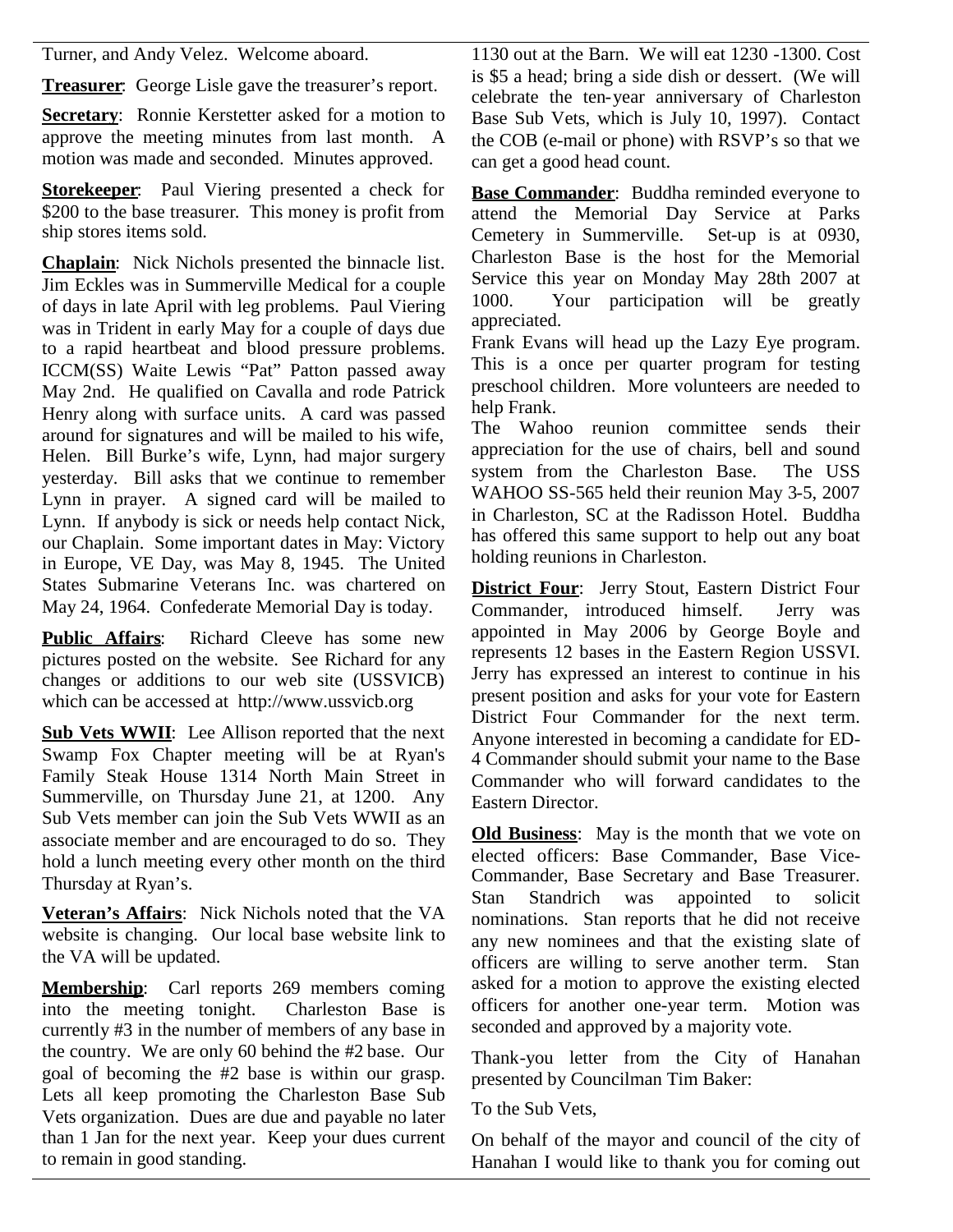If you change your home address, phone number or e-mail notify Carl Chinn, our membership chairman, so that he can make the changes to both the national and local databases. Buddha mentioned that pushing membership and voting when the time comes on critical issues are important to keep Sub Vets a good organization. Only 16% of all USSVI members voted last year. Charleston Base had nearly 50% of our members voting.

**Scholarship**: Jim Yates reported that our base will present a scholarship check to a deserving student at our next monthly meeting.

Jim noted that Bobby Harrell, Speaker of the SC House of Representatives, has gotten wind of the flag raising event that took place last year at the Academic Magnet High School where we recognized a couple of kids who raised the flag everyday, and has given a flag that flew over the capital.

**Alcohol & Gaming**: "No Neck" Mueller welcomed new members to the group. All new persons received a free \$5 dinner ticket with directions to The After Battery. Social nights are held each Wednesday night at the After Battery in Dorchester. A good meal is served at 1730 until 1830. Dave turned in \$500 to Sub Vets from social night profits. Aluminum can recycling has returned \$162 this year back to Sub Vets. Next Wednesday is cook-yourown steak night and COB salad. Come out with us to social nights, we appreciate your support.

**Holland Club**: Stacy Power reported that there are 7 to 9 eligible for induction into the Holland Club for the month of June. This honor is for those qualified in submarines over 50 years.

**Vice Commander Report**: Carl Chinn held up the 2007 Combined Conference booklet and presented a check for \$150 to Treasurer George Lisle. Charleston Base was the contest winner for the best looking ad at the 2007 Eastern District 4/6 & Sub Vets WWII Conference held Wednesday April 25 – Sunday April 29, 2007 at Daytona Beach. Carl noted the many comments in Daytona that "nothing compares to as well as we did it last year in Charleston."

**Fleet Reserve:** No report

in force for the dedication of the Uniformed Services Memorial.

This Memorial has special meaning for each of us and for our City and we wanted to make sure that the dedication ceremony would show the honor and appreciation that we hold in our hearts for our fallen veterans. Due to announcement and scheduling issues, it was uncertain whether there would be much of a turnout. So, it was with great pride and no small amount of relief, that I noticed that the largest single group present for the ceremony was none other than the Charleston Base United States Submarine Veterans. Bravo Zulu Sub Vets!

Respectfully,

Tim Baker, Chairman and fellow Sub Vet

Uniformed Services Memorial Committee, Hanahan City Council.

**New Business**: Ben Heber noted that the Little David poster with the names has been removed at the park. Where is the poster?

**Good Of The Order**: A floor sander is needed, see Buddha if we can borrow or have access to one. Ricky Collins informed us that this is the last meeting for "Moon" Mullins, who is moving to Virginia. The group gave Moon a hymn salute. Rick Wise has 5 working computer monitors that he would like to get rid of for free. Richard Sparger noted Clyde Peters' absence from the meeting tonight and his normal good help with the depth charge drawing sales.

The depth charge drawing was held. The winner was Lee Allison. Bill Kennedy dedicated and led the group in a hymn salute for Jim Eckles who was back with us tonight at the meeting. Welcome back James!

The Base Commander adjourned meeting at 2000.

**\*\* End of the minutes for May 2007 \*\***

*"Don't tell mom I'm a submariner, she thinks I play piano in a whorehouse."*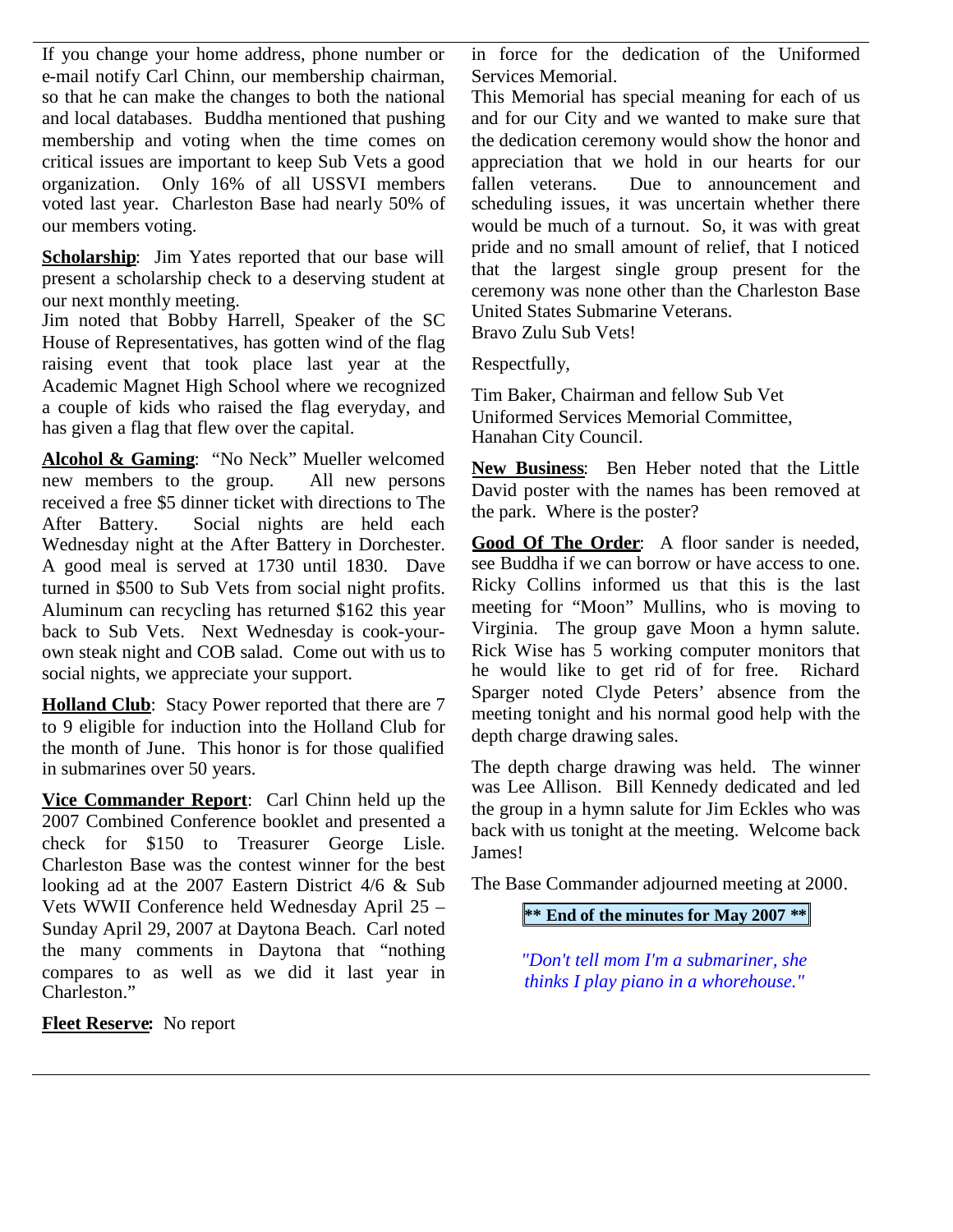| June Birthdays!        |              |               |            |  |  |  |
|------------------------|--------------|---------------|------------|--|--|--|
| Becker                 | <b>Brown</b> | <b>Burton</b> | Coy        |  |  |  |
| Grabowski              | Hance        | Heinle        | Kratz      |  |  |  |
| Lowe                   | Miller       | Murphy        | Rein       |  |  |  |
| Smith, P.<br>Yates, J. | Suddeth      | Williams, J.  | Willis, D. |  |  |  |

#### **Membership and Dues Information:**

We are currently the third largest base in size. We have 274 members behind Groton (2,233) and San Diego (329). Keep on recruitin'!

If you have any changes to your membership info (address, phone, e-mail, etc.) you can now make those changes directly on-line in the Sub Vets national database. If you want, I can make the changes for you...just let me know. If you have changes, please let me know at **chasbasemembernews@sc.rr.com** or **carlc@sc.rr.com** or call 875-3098. This is so we can keep our local information current and accurate. PLEASE send changes to me! I update the COB, Chaplin and others with contact/personal information.



June 9 – Sub Vets Annual Picnic at "The After Battery" Starts at 1130

#### **Submariner's Angel at the VA Hospital**

When I was admitted to 4B South in the VA hospital I noticed a registered nurse running around making sure every veteran's needs were addressed and taken care of. She went above and beyond the VA nurse I was accustomed to during previous visits and I was just learning.

Soon after I was in my rack this RN paid me a visit. She welcomed me and asked me if I was a submarine veteran. From the time I said yes until the end of my stay, not only was she a terrific nurse, but also she was what I consider a very good friend. She checked on me several times a day whether I was assigned to her or not. She would stop by before and after her shift to ensure was all right. She would stop by to watch a game and I enjoyed her company despite the fact that she is an Ohio State fan.

During this visit I was about as low as a person can get. I was paralyzed, barely able to talk and about at the end of

| <b>June Submarines Lost:</b> |               |  |  |  |  |
|------------------------------|---------------|--|--|--|--|
| SS 132                       | June 19, 1942 |  |  |  |  |
| SS 89                        | June 12, 1943 |  |  |  |  |
| SS 233                       | June 1, 1944  |  |  |  |  |
| SS 211                       | June 7, 1944  |  |  |  |  |
| SS 361                       | June 14, 1944 |  |  |  |  |
| SS 223                       | June 18, 1945 |  |  |  |  |
| SS 70                        | June 19, 1941 |  |  |  |  |
|                              |               |  |  |  |  |

*There is a port of no return, where ships May ride at anchor for a little space And then, some starless night, the cable slips, Leaving an eddy at the mooring place . . . Gulls, veer no longer. Sailor, rest your oar. No tangled wreckage will be washed ashore.*

### **Help for Navy Relief**

I recently was sent this information from an old shipmate. If you can donate anything for Navy Relief it would be greatly appreciated!

If you can spare something from your navy uniform cache from the old days - please send it to me and I'll auction it off on eBay for Navy Relief. Suggested items: Shoulder Boards Collar Devices Hat Devices **Hats** Complete Uniforms Belt Buckles (especially boat or ship buckles) Zippo Lighters Patches Poopy Suits Old ID Cards (you get the idea)

And...if you can, include a short, signed "letter of authenticity" telling when and at what command $(s)$ and by whom the article was worn, that would be even better.

And...if you would pass this email along to your shipmates and friends - I would very much appreciate it. Please send your items to me at this address:

Steve Morawiec Lieutenant, U. S. Navy (Ret.) 10896 State Highway 21 Sparta, WI 54656

Please let me know if you have any questions. Thanks very much. Steve

**And The Steinke Hood Slides Off Into History…**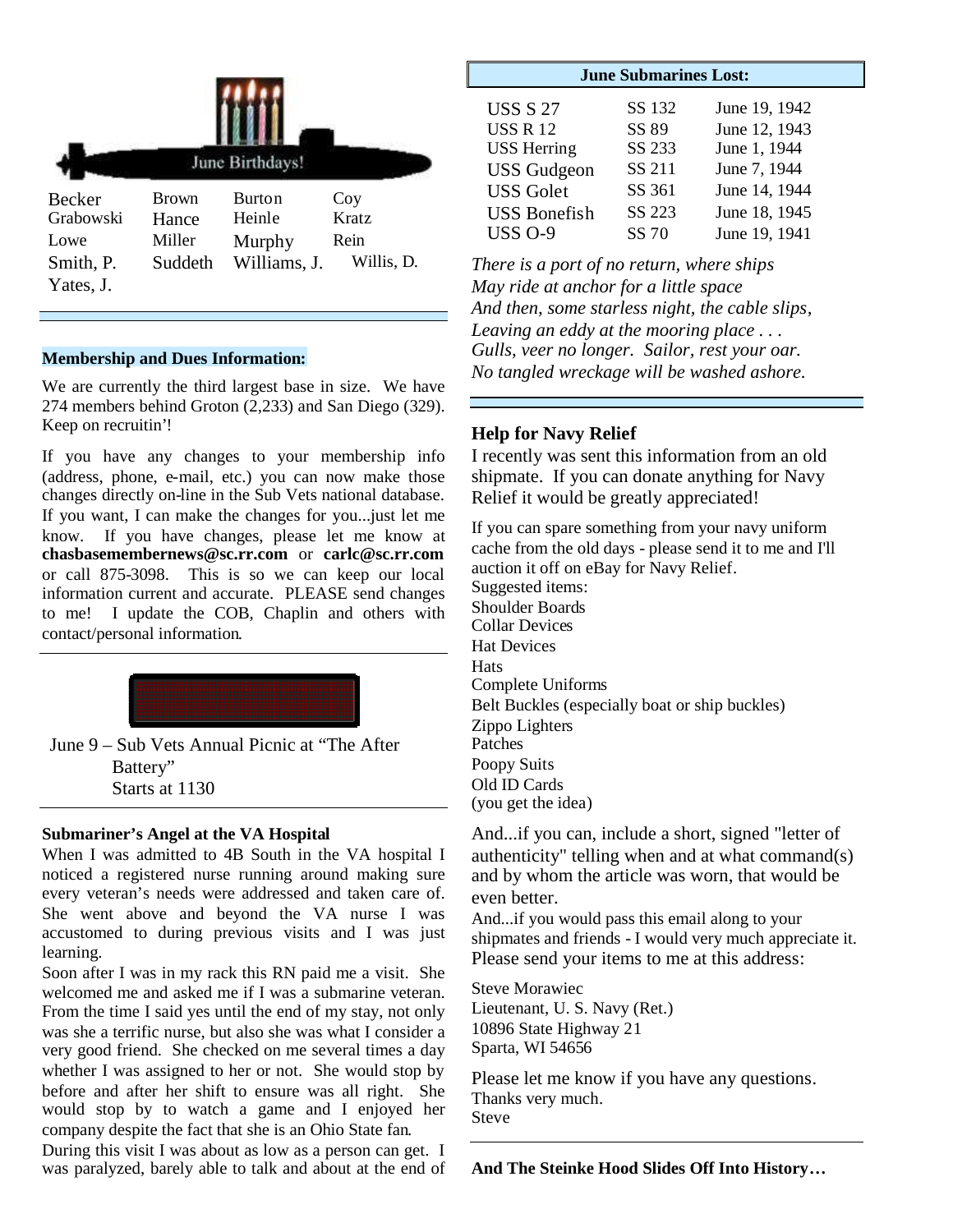my rope. Se made all better. She would stop by to chat or when she could see I was really down, she would sit on the edge of the bed and talk about happier things.

Well, I could write pages about the nice things she did simply because I was a submariner. She truly is an angel for me or any submariner.

By this time I am sure you are asking yourself, "who is this special RN and why does she have such a special interest in submariners". Well, her name should give you a clue…Lauryn Sessler. Yes, she is Marty Sessler's daughter.

At this point I would like to thank Marty for having such a special daughter. Lauryn dose this for submariners because of the good time she had during her father's career.

Again, if you are ever admitted to the VA hospital be assured you will have an angel looking over you.

Keith Schnebel

### **Terminology Trivia**

### *"Let the cat out of the bag"*

(Reveal a secret)

The cat (cat o' nine tails), the whip used to flog sailors, was usually kept in a cloth bag.

### **Parking at the Fleet**

Below is a map to shows where parking is allowed at the Fleet Reserve for our meetings.

Basically there is the Fleet parking lot and the streets around it. You can park on *both* sides of Wisteria Rd. *and* Gardenia Rd. Gardenia Rd is the street in front of the 84 Lumber.

Just be sure to leave about 3 car lengths in front of stop signs.



Navy News Service for Monday, May 21, 2007 USS Michigan Undergoes Submarine Escape Training By Mass Communication Specialist 2nd Class (AW/NAC) Eric J. Rowley Fleet Public Affairs Center Det. Northwest

SILVERDALE, Wash. (NNS) -- Sailors from the USS Michigan (SSGN 727) underwent training on the MK-10 Submarine Escape and Immersion Equipment (SEIE) at the Naval Base Kitsap Bangor Fitness and Aquatic Center on May 17.

The training showed Sailors safe procedures on escaping from a submarine in distress at depths reaching 600 feet.

"We are doing this training because our submarine just received the MK-10 SEIE to replace our old suits," said Electrician's Mate 1st Class (SS) Nicholas Sharp, Michigan electrician leading petty officer. "I think these suits are a lot better than the ones we had before because they keep you dry and out of the water, which will increase survivability."

The training covered the physics and medicine involved with submarine escape, as well as parts and components of the MK-10 SEIE and raft.

The MK-10 SEIE is designed to enable a free ascent from a distressed submarine and provide protection for submariners reaching the surface. It is comprised of a submarine escape and immersion suit, an inner thermal liner, and a gas inflated single seat life raft, which is all contained in an outer protective stowage compartment. "This equipment is the last survivability defense," said Navy Diver 1<sup>st</sup> Class (DSW/SW) Jason Tangalin,

instructor at the Center for Diving and Explosives Ordinance Disposal Detachment Pacific.

Tangalin described the procedures a diver is expected to follow if the need to escape arises.

"The first thing you do if you have to escape using this equipment is put on the suit and go into the rescue chamber on the submarine. Once you're in the chamber, you signal you are ready by tapping on the inside of the chamber with a ball-peen hammer. Then the chamber is flooded which takes about 90 seconds at 600 feet. When the pressure in the chamber is equal to the water on the outside, the outer door to the chamber opens and you shoot to the surface, because of the buoyancy of the suit," said Tangalin.

The assembly was tested from 130 feet deep by six U.S. Navy divers and one diver from the Royal Navy in December. The divers left the hull of the USS Los Angeles (SSN 688) wearing the suits and ascended to the surface with no complications. It was also successfully tested from a depth of 600 feet by the Royal Australian Navy.

The MK-10 SEIE is the last resort to use in an escape situation. The other options for submarine escape are a deep submergence recovery vehicle (DSRV) or a submarine rescue chamber (SRC).

"I can't swim and I'm not comfortable in the water, but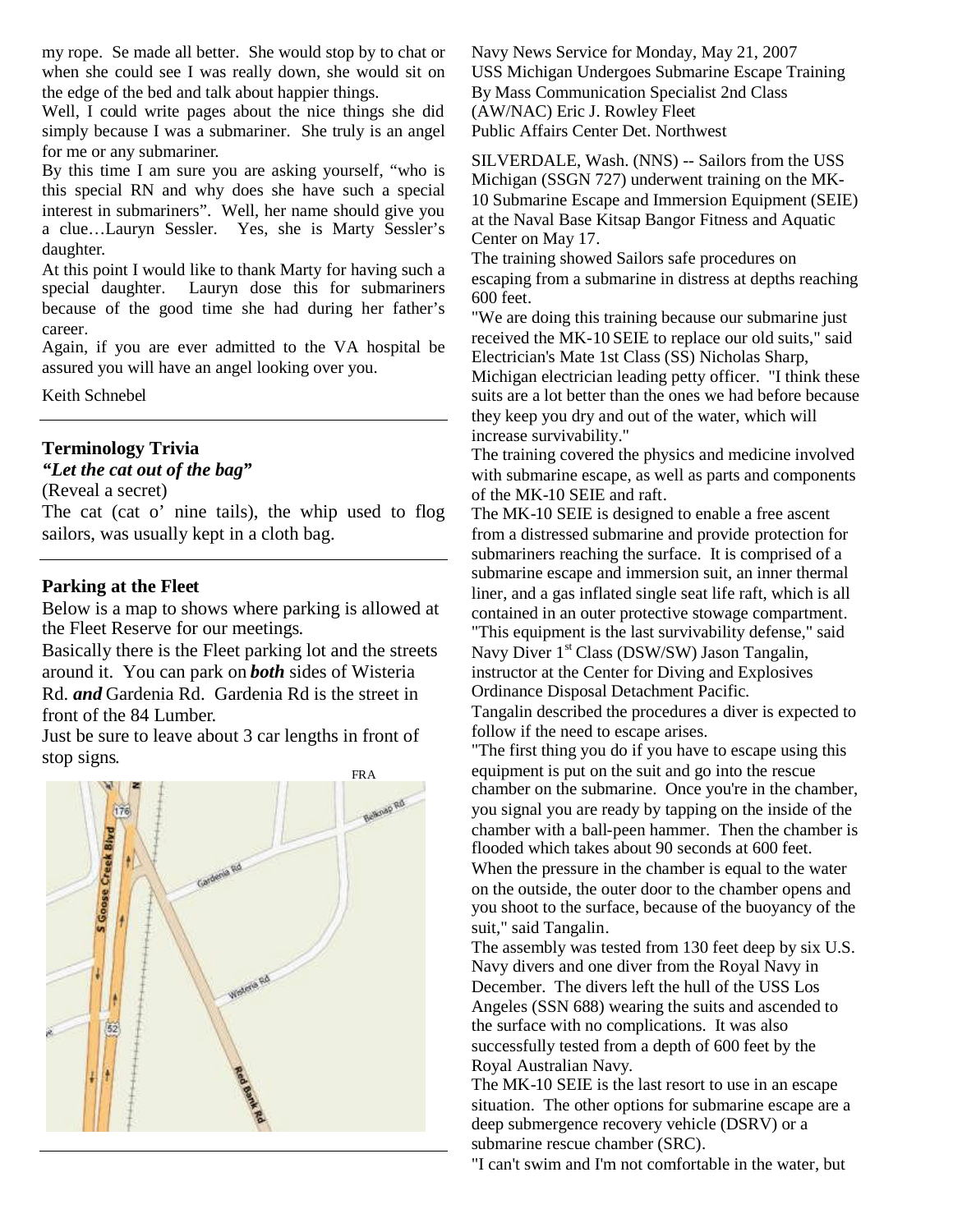

### **Reunion News**

If you have information about a boat reunion that you want posted in the newsletter, please give me the details.

USS Trumpetfish SS425 OCT 30 to NOV 4, 2007 Kingsland, GA, at the Hawthorn Suites & Inn POC: **Terry Trump** at 843-873-9563 or e-mail: terminole@hotmail.com

### **From the District Commander**

Over the past few months, I have visited several bases, attended quarterly functions and participated in our recent convention in Daytona Beach. Each time I make these visits, I find that we are all alike, no matter what state or base we belong or what age we are. There is always a great sea story to tell, sharing a beer with an old shipmate, or showing off our new grandchildren photographs and bragging about our kids' accomplishments. As I get older, material items become less important and as a Submariner, I place much more importance on the relationships I have with other submariners.

Recently I was asked by a neighbor, 'who I hang around with and spend time at breakfast or other activities other than my wife'. The answer came up to be fellow dolphin wearers! Interestingly, after retiring from the Navy almost 10 years ago, I moved into an affluent neighborhood, attended a high profile school in Charleston and secured a great job in Florida. During an evening of entertainment, I had the opportunity to schmooze with, speak to, socialize with and mingle with civilians of the corporate world. But the truth is: they are boring. They do not understand me, the submariner, who went to sea in a black cylinder ship for lengthily periods of time. Eating, sleeping, standing watch, watching movies, hunting commies, and visiting ports of call that they never heard of. There becomes a bond that very few can understand.

This is why I appreciate USSVI so much and why I have decided Sub Vets to be my primary social outlet. Yes, I have other activities, i.e. own and operate a home based travel business, active in my church, maintain a forest laden yard, grow a garden, fish and stay active in my two teenager girls' lives at home.

this system is easy to use," said Sonar Technician Submarine (SS) 1st Class Stanley Lowe, Michigan sonar technician. "It felt good to prove that the equipment does work. This training helps you realize this equipment can save your life."

### **5 COs Fired In 5 Weeks, And More May Follow** Navy Times

By Zachary M. Peterson - Staff writer Saturday May 19, 2007 15:57:30 EDT It's been a rough month for the sea services. Cmdr. Thomas C. Graves, fired as CO of the USS Constitution; Cmdr. Jeffrey P. Menne, fired as CO of the USS Higgins; Cmdr. Marc Weeks, CO of USS Samual B. Roberts, which needed a tow into port; Cmdr. E. J. McClure, CO of the USS Arleigh Burke, which ran aground this week; and Cmdr. Michael S. Sabellico, CO of Coast Guard cutter Escanaba, who was reassigned after a bar fight. The Navy's recent troubled waters got even more turbulent May 11-16 as news got out of a destroyer grounding, a frigate apparently going dead in the water and a sub skipper being fired. The commanding-officer sacking was the fifth in as many weeks. What's more, the Coast Guard "temporarily reassigned" the CO of a 270-foot cutter after he was arrested on charges of assaulting a bartender in Key West, Fla. The troubles began May 11, when the frigate Samuel B. Roberts was coming into port in

Argentina after completing the annual UNITAS Atlantic exercise with other Navy and foreign ships. The Roberts experienced "engineering difficulties" and had to be pulled into port by tugboats, said Lt. Cmdr. Jon Spiers, a Naval Forces South spokesman.

The frigate is commanded by Cmdr. Marc Weeks. It's unclear exactly what caused the frigate to apparently go dead in the water. Spiers would not comment on the specifics of the "engineering difficulties." He did note that tugboats pulled the ship into port at Puerto Belgrano.

There were no injuries onboard, he added. Navy investigators are in Argentina assessing the ship's condition and reviewing the incident. A few days later, the guided-missile destroyer Arleigh Burke ran aground off the coast of Norfolk, Va. Cmdr. Herman Phillips, a 2nd Fleet spokesman, described it as a "soft grounding," noting the ship was able to arrive in port May 15 under its own power. There was no apparent damage to the vessel, Phillips added. Cmdr. E.J. McClure commands the Burke. Capt. Ralph "Larry" Tindal, commodore of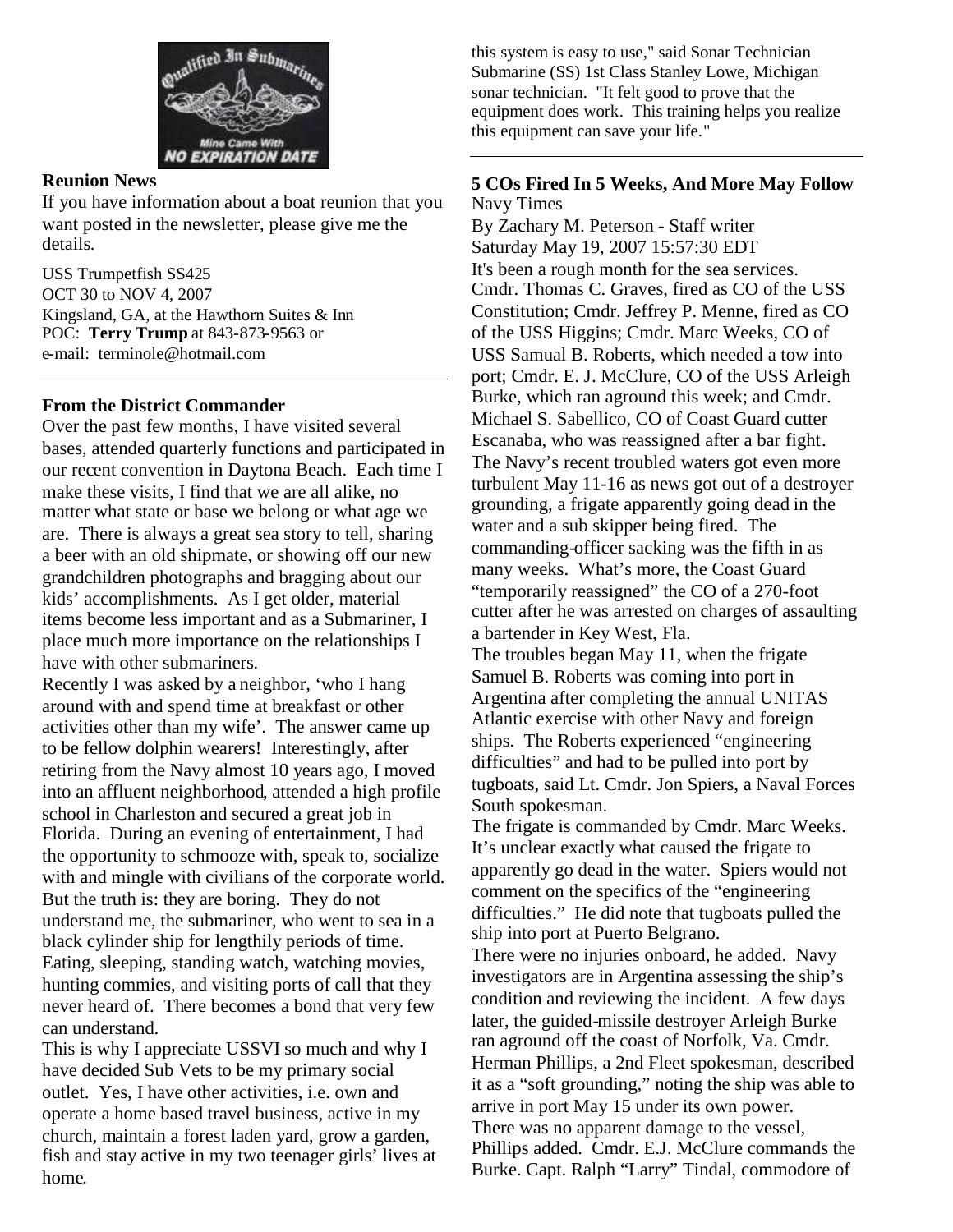As your District Four Commander for the past year, I have learned a great deal about USSVI. In 2008, I will continue to have the same drive in ensuring the "preservation of the brotherhood" and recruiting those submariners in the next generation to join USSVI in order to carry on our creed.

I have been extremely proud to represent all of you as District Four Commander and have appreciated the support. I enjoy this position and if you desire, I would like to continue into the next year. I am extremely proud of it and I can take great pride in the fact that: "We all have earned and wear proudly the Submarine Dolphins."

Sincerely, Jerry K. Stout Eastern Region District Four Commander

# **USS Los Angeles Embarks With a Piece of Submarine History**

Pearl Harbor -- The United States Navy is steeped in customs, courtesies and rituals. One of the U.S. submarine traditions that few, other than submariners, know about is the guardian of the cribbage board.

The nuclear-powered attack submarine, USS Los Angeles (SSN 688) departed its homeport of Pearl Harbor on May 7 for deployment. This time the submarine deployed with a cribbage board that belonged to Medal of Honor recipient and World War II prisoner of war Rear Adm. Richard H. "Dick" O'Kane.

O'Kane was awarded the Medal of Honor for his daring attacks on two Japanese convoys while in command of the World War II submarine USS Tang (SS 306) during its fifth and final patrol in 1944.

"With ships bearing down from all sides, he charged the enemy at high speed, exploding the tanker in a burst of flame, smashing the transport dead in the water, and blasting the destroyer with a mighty roar which rocked the Tang from stem to stern.

Expending his last two torpedoes into the remnants of a once powerful convoy before his own ship went down," states O'Kane's citation.

After his submarine was sunk, the Japanese captured then-Cmdr. O'Kane who spent the rest of the war in secret captivity.

After it was cleaned and restored, the more than 60 year old cribbage board came into the possession of the Pacific Submarine Force and the tradition of passing the cribbage board from the oldest submarine to the next was started.

O'Kane's wife Ernestine was the sponsor of the

Destroyer Squadron 2, was also onboard at the time of the grounding, according to the Navy. The Norfolk grounding is especially odd given the wellcharted waters. The Navy declined to provide specifics and is investigating. The service reported no injuries. In the fifth skipper dismissal in five weeks, the Navy announced May 16 that Cmdr. William A. Schwalm was relieved of command of the fastattack submarine Helena. Capt. Paul N. Jaenichen, commodore of San Diego-based Submarine Squadron 11 and Schwalm's boss, said he had lost confidence in the commander's ability to "maintain the Helena crew's proficiency and level of readiness."

Jaenichen assigned Cmdr. Daryl L. Caudle, his deputy at the submarine squadron, as the temporary commander of Helena until a permanent skipper is named. Caudle most recently had command of the fast-attack boat Jefferson City. The latest firing comes on the heels of four others in the past month:

- The captain of an electronic warfare squadron, just nine days after he took command.
- The head of a major recruiting district.
- The commanding officer of a destroyer headed for the Persian Gulf.
- The commander of the historic ship USS Constitution, "Old Ironsides," in Boston.

None of the firings was related to mishaps or operational errors. The Navy has not released much information on the dismissals, but sources have suggested causes range from incompetence to fraternization to an allegation that a captain struck an enlisted crewmember. The Coast Guard reassignment is more straightforward, however. Cmdr. Michael Sabellico, skipper of the 270-foot medium-endurance cutter Escanaba, was arrested in Key West on May 15 after an apparent bar brawl. According to the police report, Sabellico and several crewmembers were drinking at bars along the island's famed Duval Street when they argued with a bartender at an Irish pub. Sabellico and the crewmembers allegedly were loitering in an alley when the bartender at Irish Kevin's asked them to leave.

They left as requested, but according to the report, Sabellico returned and scuffled with the man. He then left the scene. Sabellico was apprehended later and charged with simple assault. Sabellico remains the Escanaba's skipper, but he was temporarily reassigned to the Coast Guard's 1st District. Cmdr. Chris Austin has assumed temporary command of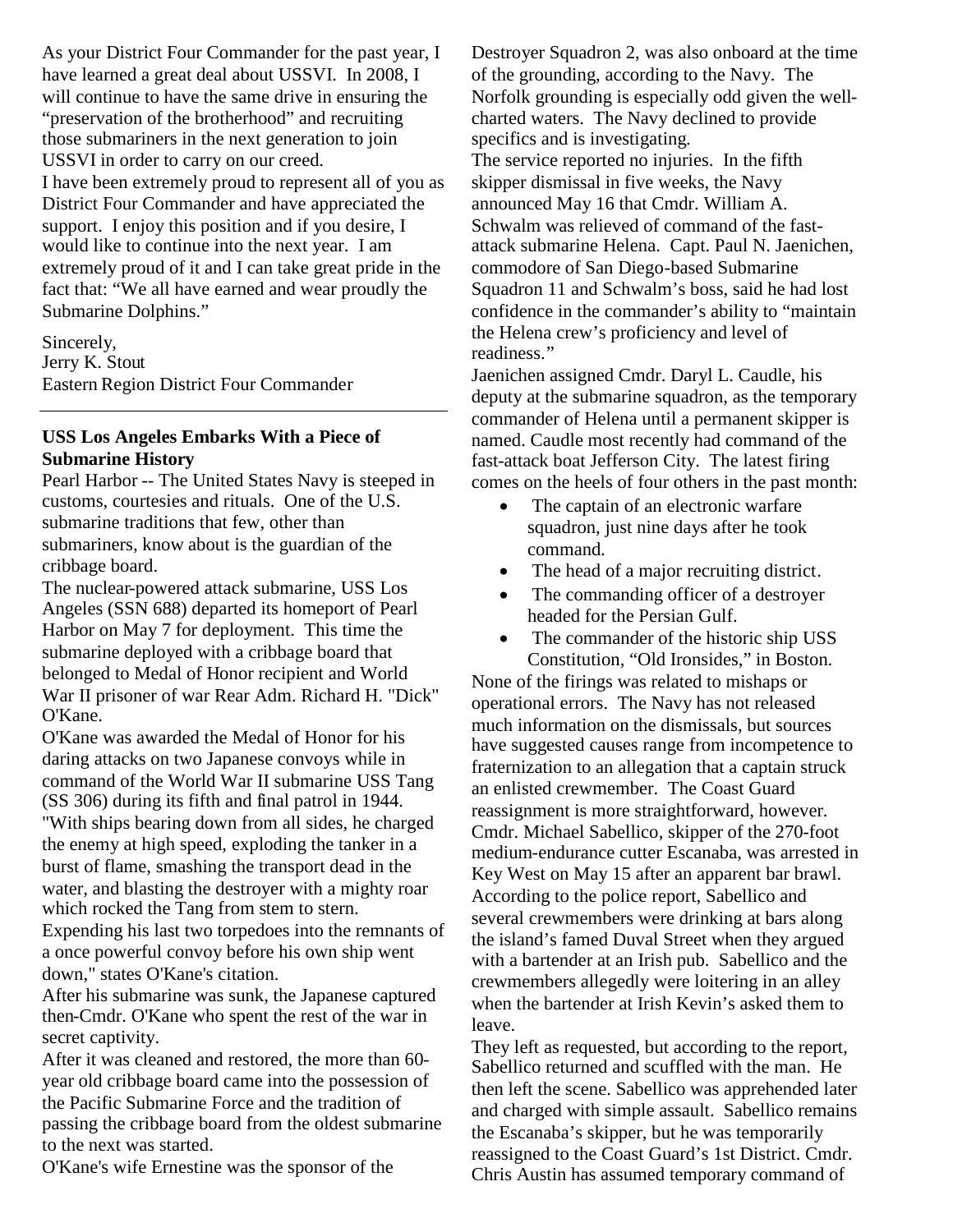second submarine named USS Tang (SS 563), the original keeper of the board. Tang was stricken from the Navy Vessel Register in 1987.

USS Kamehameha (SSN 642) was then the longest commissioned of the oldest submarines to safeguard the board. Kamehameha was decommissioned in 2002 after nearly 37 years of service, and the game board then went to USS Parche (SSN 683). Parche was the namesake of one of the most highly decorated subs to serve in the Pacific Fleet during World War II.

Although Parche decommissioned in July 2005, the cribbage board was finally sent to Los Angeles this year.

"It's an honor to deploy with O'Kane's cribbage board," said Los Angeles Commanding Officer, Cmdr. Erik Burian. "Embarking with a piece of submarine history is a constant reminder of the legacy that we will continue. My crew and I enjoy passing time playing cribbage while not on duty and we are proud that we can carry on the tradition." Card games were a favorite form of entertainment for submariners while on deployment during World War II and cribbage was a popular game on USS Wahoo (SS-238) with executive officer O'Kane and his commanding officer, World War II legend Dudley "Mush" Morton.

Cribbage lore among submariners is that while patrolling in the shallow waters of the Yellow Sea during its fourth war patrol, Morton dealt O'Kane a perfect 29, the highest possible score for combinations in a single cribbage deal. The crew felt that it was a lucky omen and Wahoo sank two Japanese freighters that night.

Three days later, while patrolling off the Korean coast south of Chinnampo, Morton dealt a 28-point hand to O'Kane. They sank two freighters that day and another one the following day.

During its deployment, Los Angeles will honor the traditions of American submarine fleet in the Western Pacific while carrying out its mission.

"We have the newest technology on the oldest U.S. submarine," said Burian. "I have complete confidence in my crew to get the job done." Every time a Sailor earns a special qualification, Burian reads a different passage from Theodore Roscoe's United States Submarine Operations in World War II.

"It helps to keep the crew grounded and to stay focused on the big picture," said Burian. Los Angeles, the fourth naval ship to be named after the City of Los Angeles, is the lead ship of her class. Designed as a follow-on to the Sturgeon class

the cutter.

# **USS Helena Commanding Officer Relieved of Command**

From Submarine Force Representative West Coast Public Affairs

POINT LOMA, Calif. -- Commodore of Submarine Squadron 11, Capt. Paul N. Jaenichen, relieved the commanding officer of USS Helena (SSN 725), Cmdr. William A. Schwalm, due to a loss of confidence in his ability to command May 16.

Cmdr. Daryl L. Caudle will serve as the temporary commanding officer of Helena. Caudle commanded the USS Jefferson City (SSN 759) and currently serves as the deputy commander for Submarine Squadron 11. Schwalm will be temporarily assigned to Navy Region Southwest.

Helena, the 37th submarine of the Los Angeles class, is assigned to Submarine Squadron 11 and homeported in San Diego. It is named for the city of Helena, Montana, and is the fourth U.S. ship to bear the name. Helena was commissioned July 11, 1987.